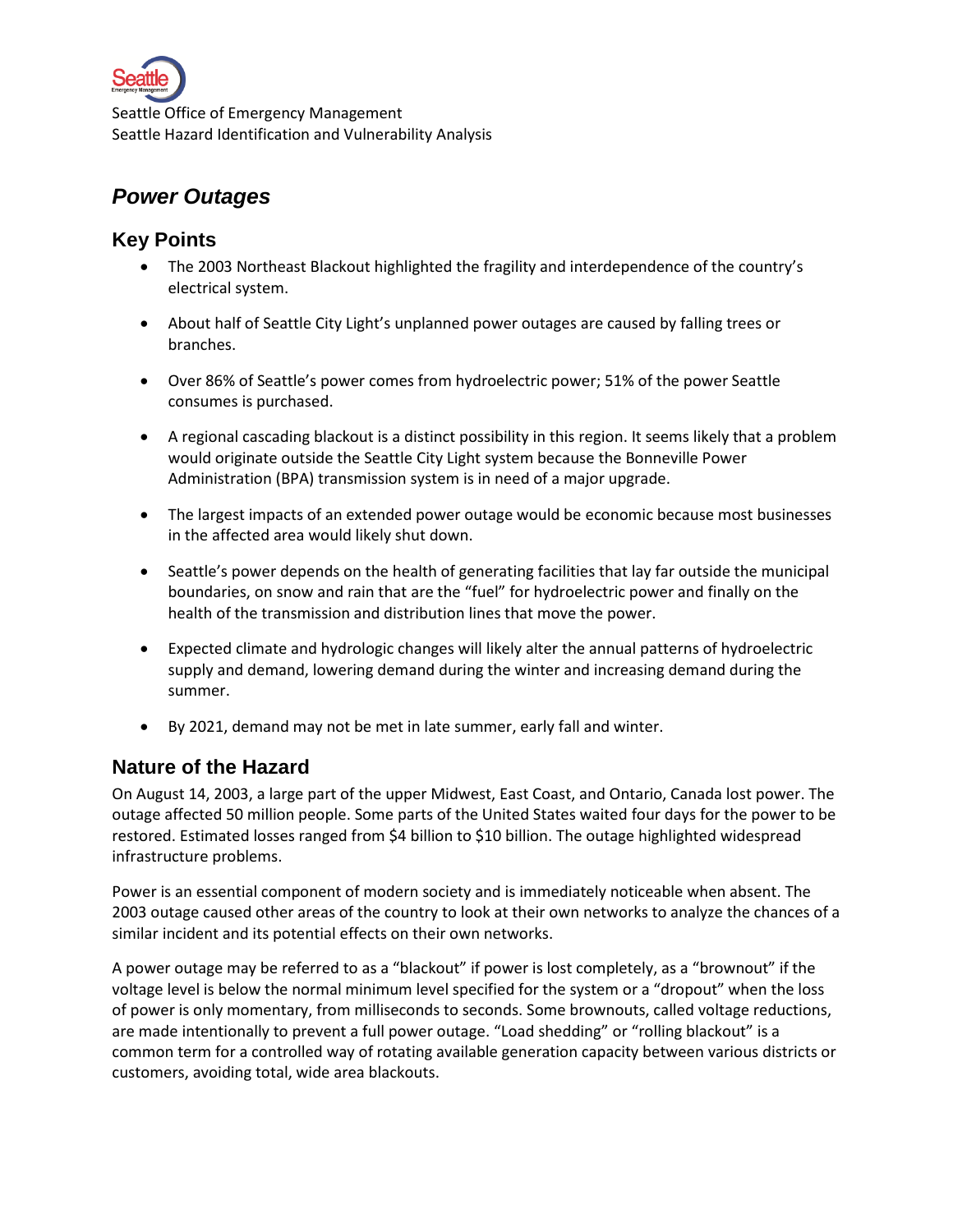

In power supply networks, the power generation and the electrical load (demand) must be very close to equal every second to avoid overloading network components. In order to prevent this, parts of the system will automatically disconnect themselves from the rest of the system or shut themselves down to avoid damage. Under certain conditions, a network component shutting down can cause current fluctuations in neighboring segments of the network, though this is unlikely, leading to a cascading failure of a larger section of the network. This may range from a building, to a block, to an entire city or to the entire electrical grid.

The City of Seattle owns its own generating capacity, transmission lines and distribution system. It is operated by Seattle City Light and connected to the BPA network, which is part of the western electric transmission system made up of 11 western states, two Canadian provinces and northern Baja California, Mexico.

The high voltage transmission system is near capacity in many parts of the West, including the Pacific Northwest. A seasonal power exchange in this system takes advantage of the seasonal diversity between the Northwest's winter peaking and the Southwest's summer peaking loads. Utilities can transfer firm power from north to south during the Southwest's summer load season and from south to north during the Northwest's winter load season, allowing both regions to maintain less generating capacity than would otherwise be necessary. Seattle City Light's existing portfolio includes a seasonal exchange with utilities in Northern California. The interconnection brings danger of cascading failure and relief of load shedding under differing circumstances.

The City of Seattle gets most of its power from Seattle City Light, a City department. As a publicly owned power utility, it operates as a public service. It serves more than 330,000 customers and is the seventh largest public power system in the country. Seattle City Light owns seven dams, mostly on the Skagit and Pend Oreille Rivers. Over 86% of Seattle's power comes from hydroelectric power, both from its own dams and those of the BPA. Seattle City Light purchases 51% of the power that Seattle consumes. Seattle's power depends on the health of generating facilities that lay far outside the municipal boundaries, on snow and rain that are the "fuel" for hydroelectric power, and finally on the health of the transmission and distribution lines that move the power. More information on Seattle's power supply can be found in the Community Profile section.

### **History**

All power systems experience unplanned outages. Most are small, resolved within a few hours and do no lasting damage. Larger outages occasionally occur. These outages are usually secondary events caused by other hazards, e.g., winter storms. Some larger outages, such as the 2003 outage, demonstrated that power outages can be a primary incident. Two local examples are two fires in underground vaults serving the downtown areas that caused lengthy outages. This section lists major outages in Seattle and several regional events that did not directly affect Seattle but highlight issues with the Western power grid.

**1958. Seattle. Wind related outages.** Loss of power in many areas of the city, especially in West Seattle and Magnolia.

**1962. Seattle. Columbus Day Storm.** Biggest storm to hit the Pacific Northwest. It affected utilities throughout the region.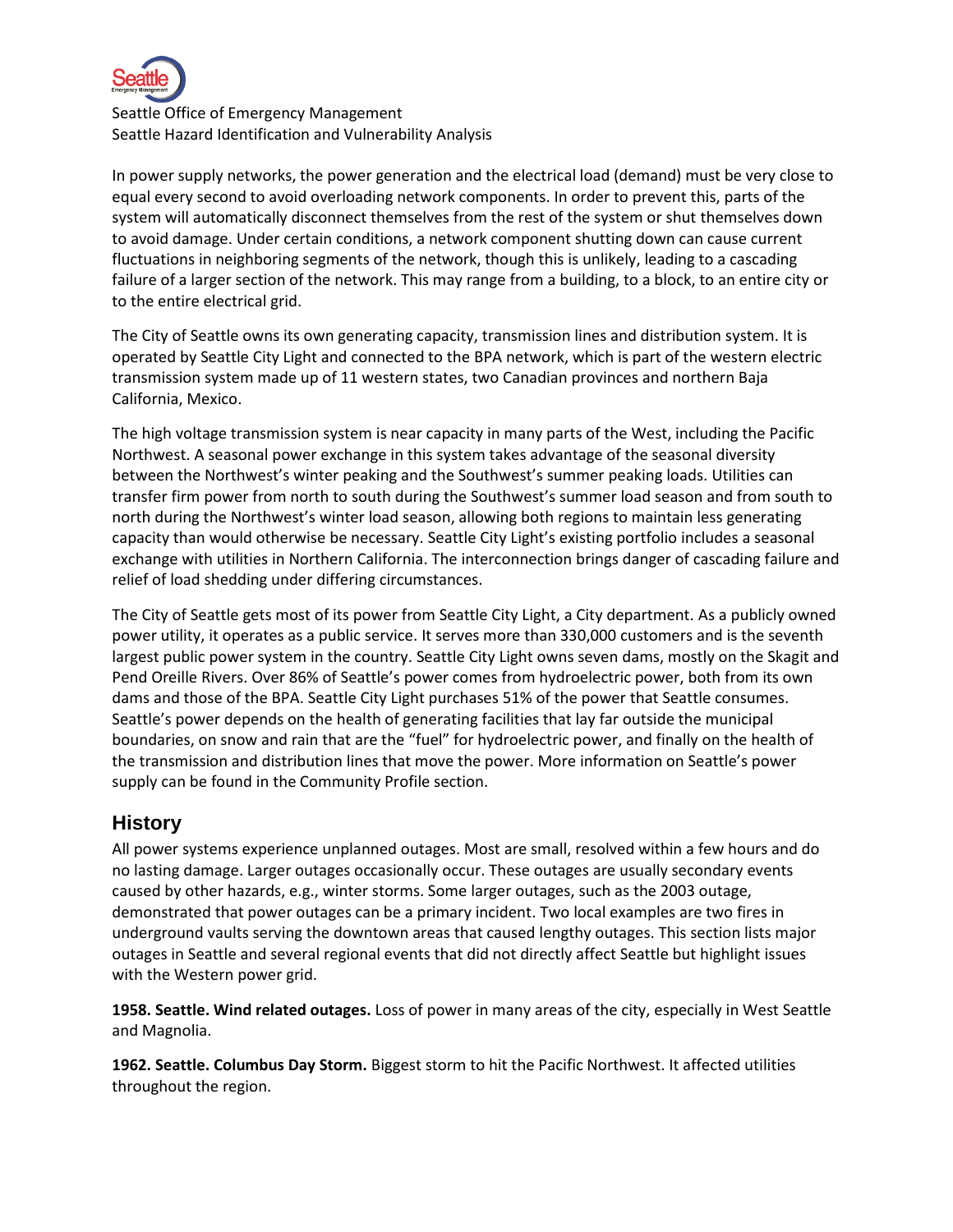

**1988. Downtown Seattle Vault fire.** Six electrical cables were damaged resulting in a four-day loss of power to a 50 block area in downtown. The area included the Westin Hotel and the Pike Place Market. The cause was a contractor driving a steel piling through a buried cable. Businesses that lost power sued the city and the contractor. Newspaper reports that the city paid more than \$1.5 million to settle claims.

**1993. Downtown Seattle Vault fire on October 5th** . 1,800 customers in about 270 buildings were out of power for up to three days in 37 block area. Eight large generators were brought in to help the population. Fire destroyed huge underground cables that had to be replaced.

**1996. Western Interconnection.** Two major outages struck the Western power grid in 1996. On July 2, a localized outage caused by a tree in Idaho led to a cascading regional outage that resulted in 10% of the consumers in the western U.S. losing their power for at least a few minutes. The next month, on August 10, more than 7 million people across the West lost power. Areas were affected intermittently for up to several hours.

**1997. Western Interconnection.** Two separate disturbances in the Western grid that interconnects with Seattle City Light's system. Both outages had minor customer impact but could have been worse.

**2000 – 2001. California.** Rolling blackouts plagued much of California. The Northwest was involved as a power supplier. This event placed strain on transmission lines in the Northwest and caused two major outages during peak demand periods.

**2006. Seattle.** Seattle City Light suffered its most extensive outages in the utility's history as a result of a severe regional windstorm. More than 49% of customers lost power. Some customers were without power for more than a week. Neighboring utilities were also suffered major damage.

**July 2009. Western Washington.** While Seattle avoided power outages during record heat, Tacoma and Monroe did not. Typically, summer is a low demand time for Pacific Northwest power but this event demonstrated that Seattle is also vulnerable to demand spikes during the summer.

## **Likelihood of Future Occurrences**

No system is 100% reliable. The costs of such a system would be prohibitive even if possible. Seattle will have major unplanned outages in the future. The more important questions are how frequent will these outages be, how many customers will they affect and how long will they last?

Wind will continue to be a hazard to power transmission. Although it has fewer trees that the rest of the county, Seattle is attempting to re-grow its tree canopy. Seattle City Light has increased its tree trimming program, but it is still possible that the number of tree-related outage could increase.

Improvements have been made to underground electrical vaults, including automatic fire suppression. These improvements should reduce the likelihood and duration of downtown outages.

A regional cascading blackout is a distinct possibility in this region. It seems likely that a problem would originate outside the Seattle City Light system because the BPA transmission system is in need of a major upgrade. Seattle has the ability to isolate itself but, because the city can only generate a portion of its power, an "islanding" could cause short-term, supply-related brownout problems.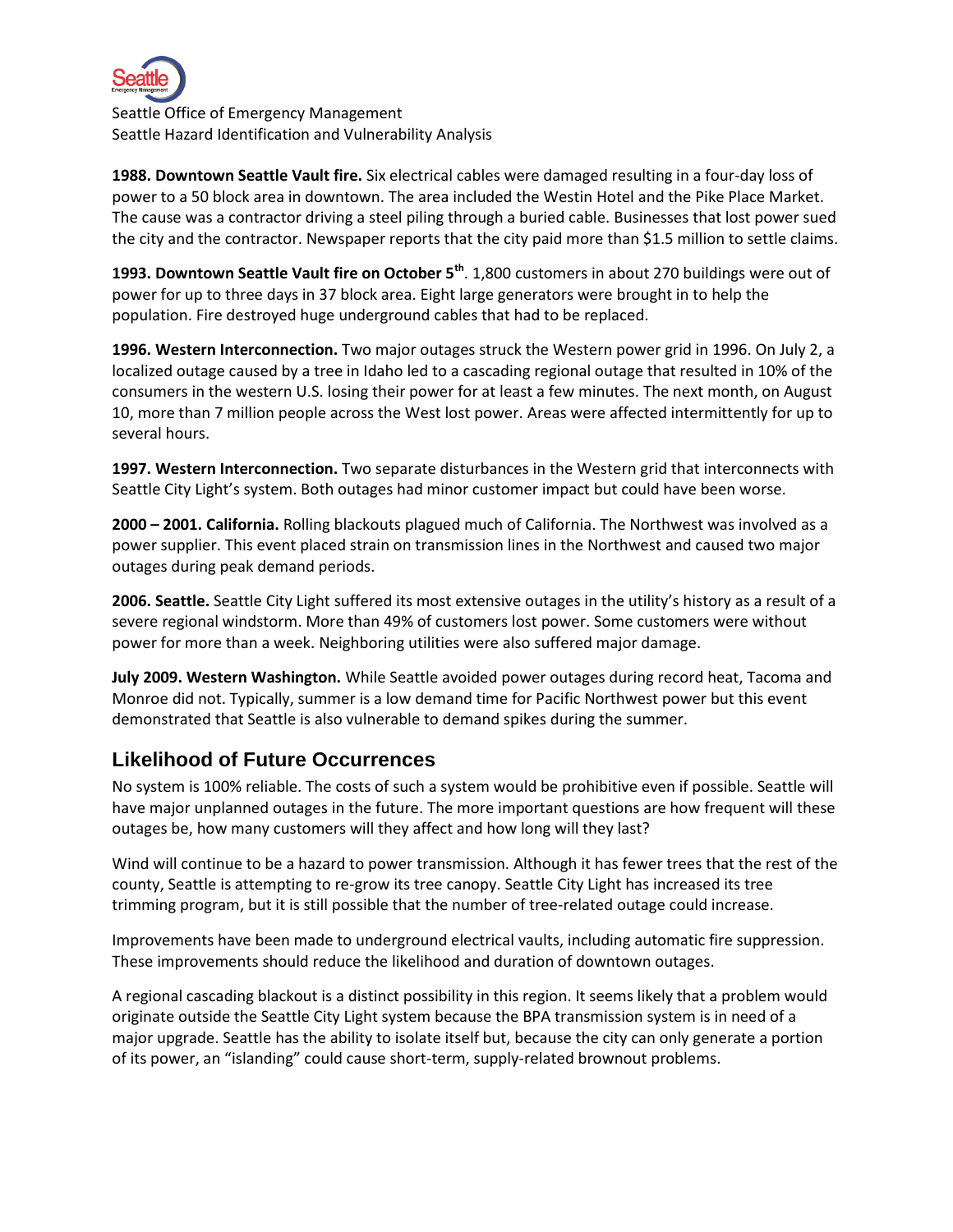

## **Vulnerability**

Power lines are underground in the downtown core and other dense areas. They are vulnerable to vault fires but extremely resistant to wind damage. In the rest of the city the situation is reversed. Wind damage is linked to the number of trees close to wires. Locally, more power has been going underground. The underground system is less likely to fail but can be more time consuming and expensive to repair when it does fail.

Communities with older high-rise and commercial buildings are generally more vulnerable to a blackout because they often lack backup generators. During the 2006 storms and power outages, it was discovered that many nursing homes lacked back-up power. With many residents dependent on electrical equipment, these facilities proved highly vulnerable to outages.

Hospitals are even more sensitive than nursing homes . For this reason, hospitals have emergency power generators that are typically powered by diesel fuel and configured to start automatically as soon as a power failure occurs. During Hurricane Katrina, hospital patients began experiencing lifethreatening conditions within hours of power loss. Seattle is the major concentration of hospitals in the region.

Other life-critical systems such as telecommunications are also required to have emergency power. The City of Seattle is current upgrading all its fire stations to have emergency generators.

General economic health and social climate has a significant effect on what happens during a blackout. The 1978 New York blackout occurred during a time of political instability and discontent. As a result, there was widespread looting. In 2003, there was none. The social climate is an important external variable in any widespread outage.

Many businesses depend on reliable power, especially with growing technology dependence. Other businesses with perishable inventory, like grocery stores and restaurants, stand to take permanent losses during extended outages. When the power is out only in one community, the retail stores in that community lose customers to neighboring communities. If the outage is short but widespread, then retail stores do not suffer because post-incident sales trend accelerate and make up for the downtime.

## **Consequences**

The December 2006 windstorm demonstrated the importance of power. Some parts of the city were without power for nearly a week during very cold weather. The outages led to several fatalities outside the City of Seattle. The response was the second costliest in the City's history after the Nisqually Earthquake.

Despite the seriousness of the 2006 outage, Seattle has never suffered a catastrophic blackout like the Northeast nor has it had rolling blackouts like California experienced during 2000 and 2001, however several events on the Western grid have come close to affecting the city.

Seattle has experienced three large unplanned and multi-day outages in the past 30 years. It is therefore plausible that another as large or even larger could occur. The most likely sources are another underground vault fire or a regional windstorm. The effects would be similar or worse than past incidents, with major parts of Seattle losing power.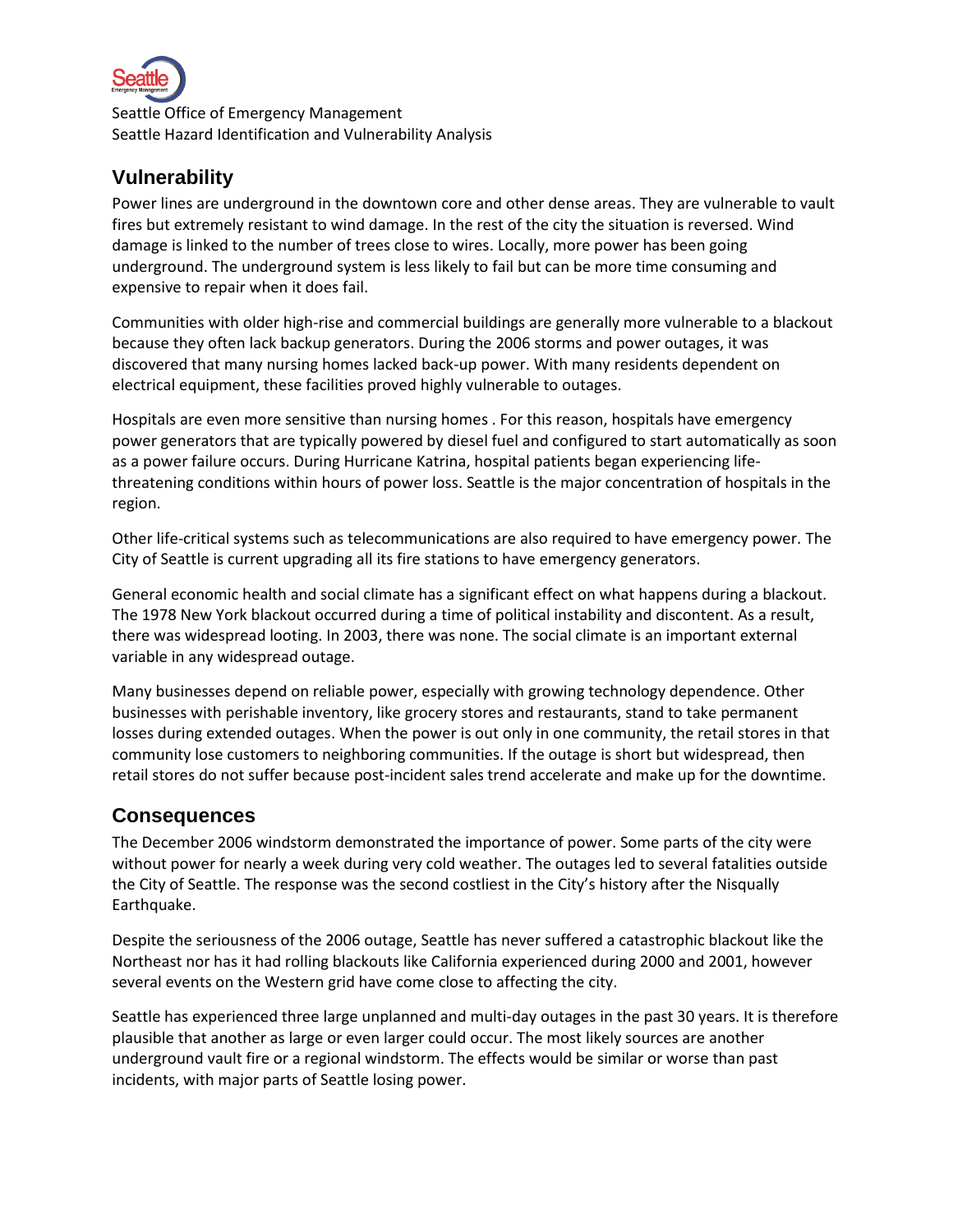

The largest impacts of an extended power outage would be to the economy as most businesses are likely to shut down in an extended outage. During the 2006 power outages, more than \$6.9 million was spent repairing and replacing wires, transformers and poles. Local transportation networks collapse when traffic signals are out. In 2006, 150 traffic signals went dark.

The maximum credible scenario would probably be some sort of "perfect storm" of disparate elements coming together to create a huge problem. This would probably include a regional outage involving the Western Interconnection during a period of peak power demand in Seattle. Even if Seattle could successfully island its infrastructure, it might not be able to meet all the demand. Since extreme demand tends to be driven by extreme weather, it is likely that Seattle would be facing either very hot or very cold temperatures at the same time. Currently, Seattle's social climate seems very stable, but if it is not, that could be one more potential element in the mix.

#### *Most Likely Scenario*

An accident and fire in an underground vault cuts power to a large part of downtown for three days. The City is able to acquire generators to partially meet demand, but many businesses must shut their doors. Many residents of downtown high-rises are unable to walk the stairs to their apartments.

| Category                              | <b>Impacts</b><br>$1 = low$<br>$5 = high$ | <b>Narrative</b>                                                                                                                                                                                                                                                                              |
|---------------------------------------|-------------------------------------------|-----------------------------------------------------------------------------------------------------------------------------------------------------------------------------------------------------------------------------------------------------------------------------------------------|
| Frequency                             | 5                                         | Large power outages occur on a fairly regular basis. Most are<br>associated with storms or accidents. In most cases the outages<br>last less than a day, but occasionally the power takes days to<br>come back. The scenario here is based on two outages in the<br>late 80's and early 90's. |
| Geographic Scope                      | 3                                         | A major section of downtown and Belltown goes dark during hot<br>weather in August.                                                                                                                                                                                                           |
| <b>Duration</b>                       | $\mathcal{P}$                             | Full power is restored in 3 days.                                                                                                                                                                                                                                                             |
| Health Effects, Deaths and Injuries   | $\overline{2}$                            | No one is killed in the incident but one City Light line worker is<br>critically injured. 18 people contract a food borne illness when<br>they consume non-refrigerated food.                                                                                                                 |
| Displaced Households and<br>Suffering | $\overline{2}$                            | A Seattle Housing Authority property in Pike Place Market loses<br>power. Many residents are disabled or elderly. Most have no<br>other place to go. Altogether 65 people need shelter.                                                                                                       |
| Economy                               | $\overline{2}$                            | The Pike Place Market loses power in the middle of high tourist<br>season. Many small businesses that operate on the edge of<br>profitability are losing money each day. Several biomedical<br>research projects are destroyed when refrigerators lose power.                                 |
| Environment                           | $\mathbf{1}$                              | The environment is not directly affected by this incident.                                                                                                                                                                                                                                    |
| <b>Structures</b>                     | $\mathbf{1}$                              | No buildings are impacted by the power outage.                                                                                                                                                                                                                                                |
| Transportation                        | $\overline{2}$                            | Surface transportation in the affected area is disrupted. Traffic<br>lights are dark and operate as four way stops. The downtown<br>transit tunnel loses power.                                                                                                                               |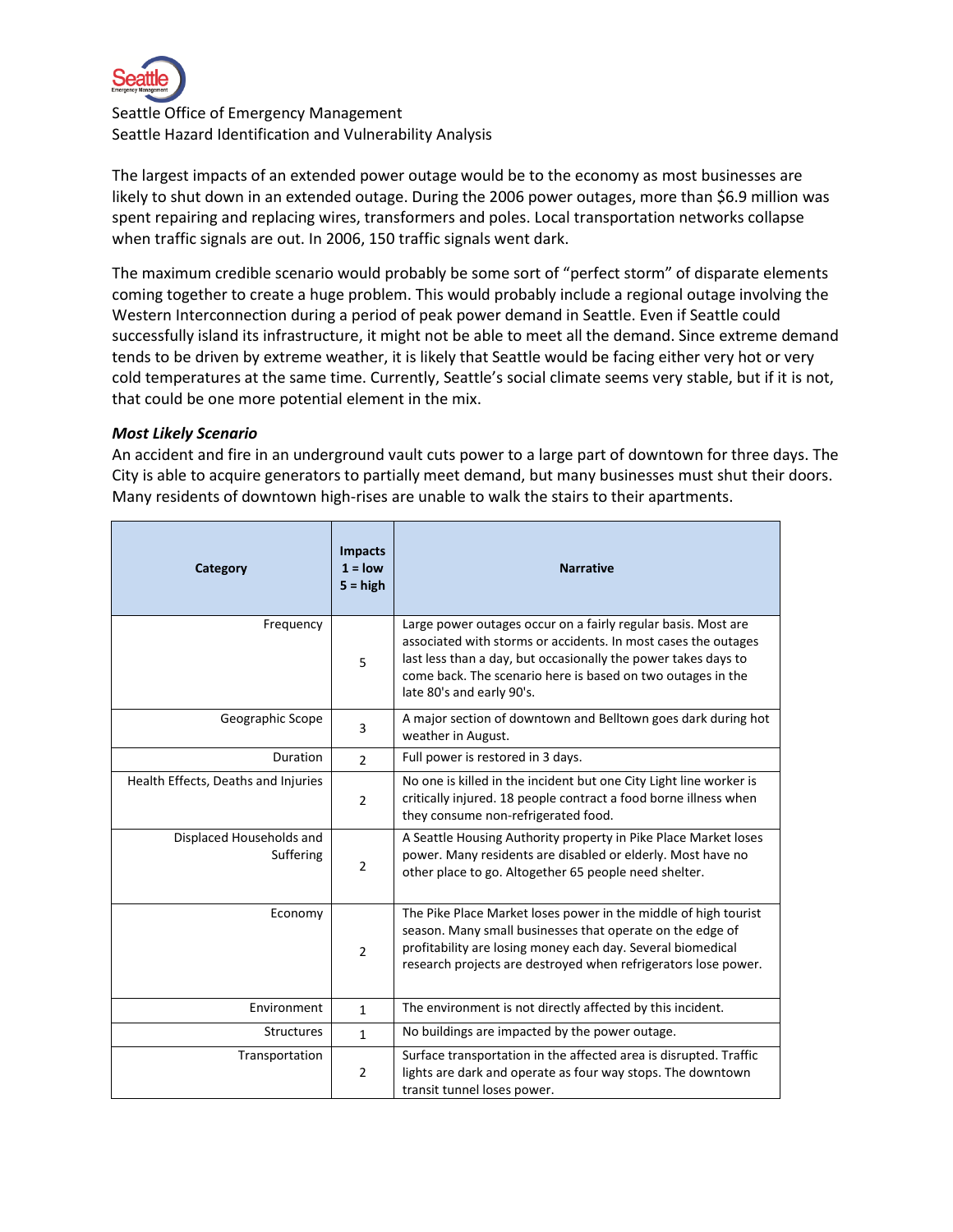

| <b>Critical Services and Utilities</b> | Aside from the power outage itself, critical services and utility<br>services are able to be maintained at street level. High-rises lose<br>elevator and water service. |
|----------------------------------------|-------------------------------------------------------------------------------------------------------------------------------------------------------------------------|
| Confidence in Government               | The public sees local government response as timely and<br>effective.                                                                                                   |
| <b>Cascading Effects</b>               | The power outage increases the incidence of food borne illness.                                                                                                         |

#### *Maximum Credible Scenario*

The western power grid fails during December when City Light needs power from it. Cold temperatures are creating a high demand for power for heating. City Light must attempt to meet demand using only its own resources (which can supply 30% of demand). Several large events are planned for the time period: Seahawks and UW Husky games, and an event at Westlake mall. Holiday shopping is in full swing and businesses are eager to maintain sales. City Light would have to implement rolling black outs to spread the pain among customers, including high-priority customers like hospitals.

| Category                            | <b>Impacts</b><br>$1 =$ low<br>$5 = high$ | <b>Narrative</b>                                                                                                                                                                                                                                                                                                                                                                                                                                            |
|-------------------------------------|-------------------------------------------|-------------------------------------------------------------------------------------------------------------------------------------------------------------------------------------------------------------------------------------------------------------------------------------------------------------------------------------------------------------------------------------------------------------------------------------------------------------|
| Frequency                           | 3                                         | Failure of the western grid, called the Western Interconnection,<br>has not had major impact on Seattle, but there have been<br>several close calls. City Light has its own generating and<br>transmission capability which mitigates vulnerability to problems<br>with the Western Interconnection, but City Light relies on its<br>power during peak demand. As a result, this scenario is<br>estimated to have a 1 in 100 chance of occurring each year. |
| Geographic Scope                    | 5                                         | Failure of the Western Interconnection would cause a region<br>wide power outage.                                                                                                                                                                                                                                                                                                                                                                           |
| Duration                            | 4                                         | Power is out for 10 days. The transmission is severely damaged<br>in a storm. Local systems also suffer damage in the storm and<br>due to load imbalances when the Western Interconnection is<br>lost.                                                                                                                                                                                                                                                      |
| Health Effects, Deaths and Injuries | $\overline{2}$                            | Despite the best efforts of public health a family of five dies<br>when they attempt to heat their home with a charcoal grill.<br>Public outreach has saved lives, however.                                                                                                                                                                                                                                                                                 |
| Displaced Households and Suffering  | $\overline{4}$                            | 700 people including 45 residents of a nursing home require<br>shelter from the cold. The prolonged outage reduces the<br>capacity of food distribution centers resulting in shortages of<br>perishable food and medicines. Medical service providers,<br>mainly outpatient services, operate at reduced capacity.                                                                                                                                          |
| Economy                             | 3                                         | All businesses in Seattle without generators are affected. There<br>is a surge in sales after the outage. Because the outage is so<br>large, consumers are not able to redirect their spending<br>elsewhere. Unfortunately, the post outage surge does not cover<br>losses. The biotech industry loses research when they cannot<br>refuel generators.                                                                                                      |
| Environment                         | $\mathbf{1}$                              | The environment is not impacted by the outage.                                                                                                                                                                                                                                                                                                                                                                                                              |
| Structures                          | $\overline{2}$                            | The power outage cuts water service to high rise buildings<br>without generators. Water pumps fail in some parts of the city.                                                                                                                                                                                                                                                                                                                               |